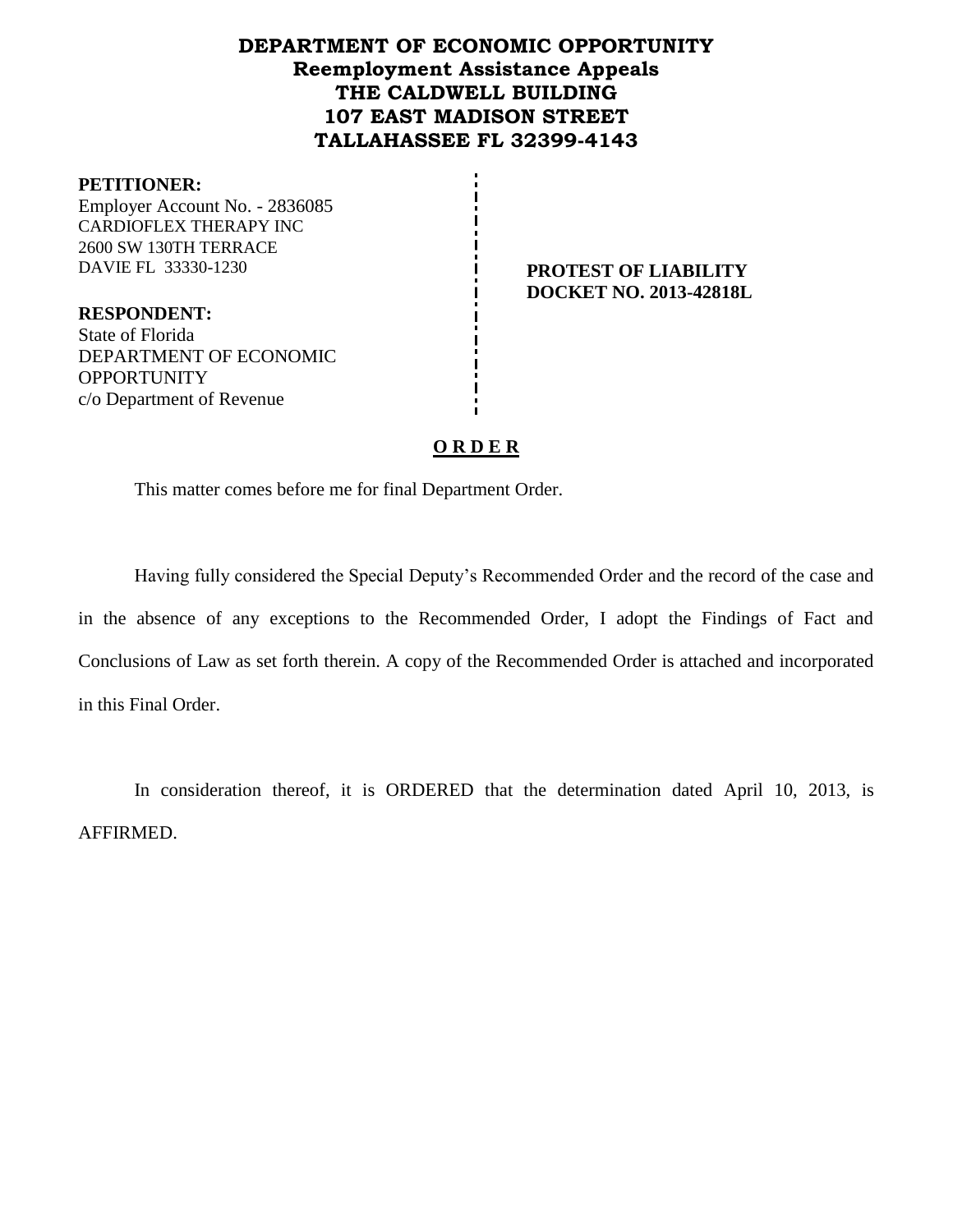#### **JUDICIAL REVIEW**

Any request for judicial review must be initiated within 30 days of the date the Order was filed. Judicial review is commenced by filing one copy of a *Notice of Appeal* with the DEPARTMENT OF ECONOMIC OPPORTUNITY at the address shown at the top of this Order and a second copy, with filing fees prescribed by law, with the appropriate District Court of Appeal. It is the responsibility of the party appealing to the Court to prepare a transcript of the record. If no court reporter was at the hearing, the transcript must be prepared from a copy of the Special Deputy's hearing recording, which may be requested from the Office of Appeals.

Cualquier solicitud para revisión judicial debe ser iniciada dentro de los 30 días a partir de la fecha en que la Orden fue registrada. La revisión judicial se comienza al registrar una copia de un *Aviso de Apelación* con la Agencia para la Innovación de la Fuerza Laboral [*DEPARTMENT OF ECONOMIC OPPORTUNITY]* en la dirección que aparece en la parte superior de este *Orden* y una segunda copia, con los honorarios de registro prescritos por la ley, con el Tribunal Distrital de Apelaciones pertinente. Es la responsabilidad de la parte apelando al tribunal la de preparar una transcripción del registro. Si en la audiencia no se encontraba ningún estenógrafo registrado en los tribunales, la transcripción debe ser preparada de una copia de la grabación de la audiencia del Delegado Especial [*Special Deputy*], la cual puede ser solicitada de la Oficina de Apelaciones.

Nenpòt demann pou yon revizyon jiridik fèt pou l kòmanse lan yon peryòd 30 jou apati de dat ke Lòd la te depoze a. Revizyon jiridik la kòmanse avèk depo yon kopi yon *Avi Dapèl* ki voye bay DEPARTMENT OF ECONOMIC OPPORTUNITY lan nan adrès ki parèt pi wo a, lan tèt *Lòd* sa a e yon dezyèm kopi, avèk frè depo ki preskri pa lalwa, bay Kou Dapèl Distrik apwopriye a. Se responsabilite pati k ap prezante apèl la bay Tribinal la pou l prepare yon kopi dosye a. Si pa te gen yon stenograf lan seyans lan, kopi a fèt pou l prepare apati de kopi anrejistreman seyans lan ke Adjwen Spesyal la te fè a, e ke w ka mande Biwo Dapèl la voye pou ou.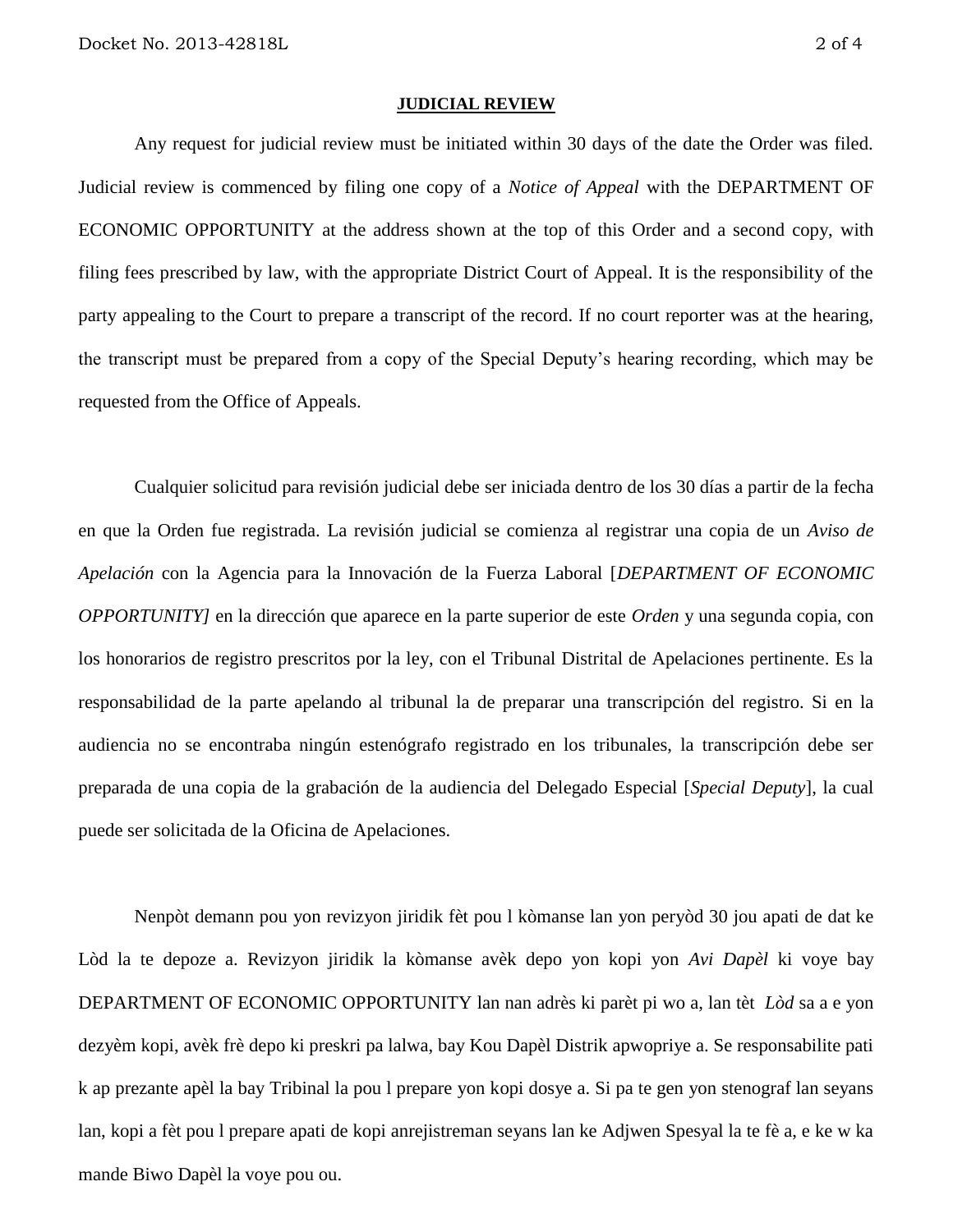DONE and ORDERED at Tallahassee, Florida, this \_\_\_\_\_\_\_ day of **September, 2013**.



Altemese Smith, Bureau Chief, Reemployment Assistance Program DEPARTMENT OF ECONOMIC OPPORTUNITY

FILED ON THIS DATE PURSUANT TO § 120.52, FLORIDA STATUTES, WITH THE DESIGNATED DEPARTMENT CLERK, RECEIPT OF WHICH IS HEREBY ACKNOWLEDGED.

 $\overline{\phantom{a}}$  ,  $\overline{\phantom{a}}$  ,  $\overline{\phantom{a}}$  ,  $\overline{\phantom{a}}$  ,  $\overline{\phantom{a}}$  ,  $\overline{\phantom{a}}$  ,  $\overline{\phantom{a}}$  ,  $\overline{\phantom{a}}$  ,  $\overline{\phantom{a}}$  ,  $\overline{\phantom{a}}$  ,  $\overline{\phantom{a}}$  ,  $\overline{\phantom{a}}$  ,  $\overline{\phantom{a}}$  ,  $\overline{\phantom{a}}$  ,  $\overline{\phantom{a}}$  ,  $\overline{\phantom{a}}$ DEPUTY CLERK DATE

### **CERTIFICATE OF SERVICE**

**I HEREBY CERTIFY that true and correct copies of the foregoing Final Order have been furnished to the persons listed below in the manner described, on the \_\_\_\_\_\_\_ day of September, 2013**.

Sheren 5 Bans

SHANEDRA Y. BARNES, Special Deputy Clerk DEPARTMENT OF ECONOMIC OPPORTUNITY Reemployment Assistance Appeals 107 EAST MADISON STREET TALLAHASSEE FL 32399-4143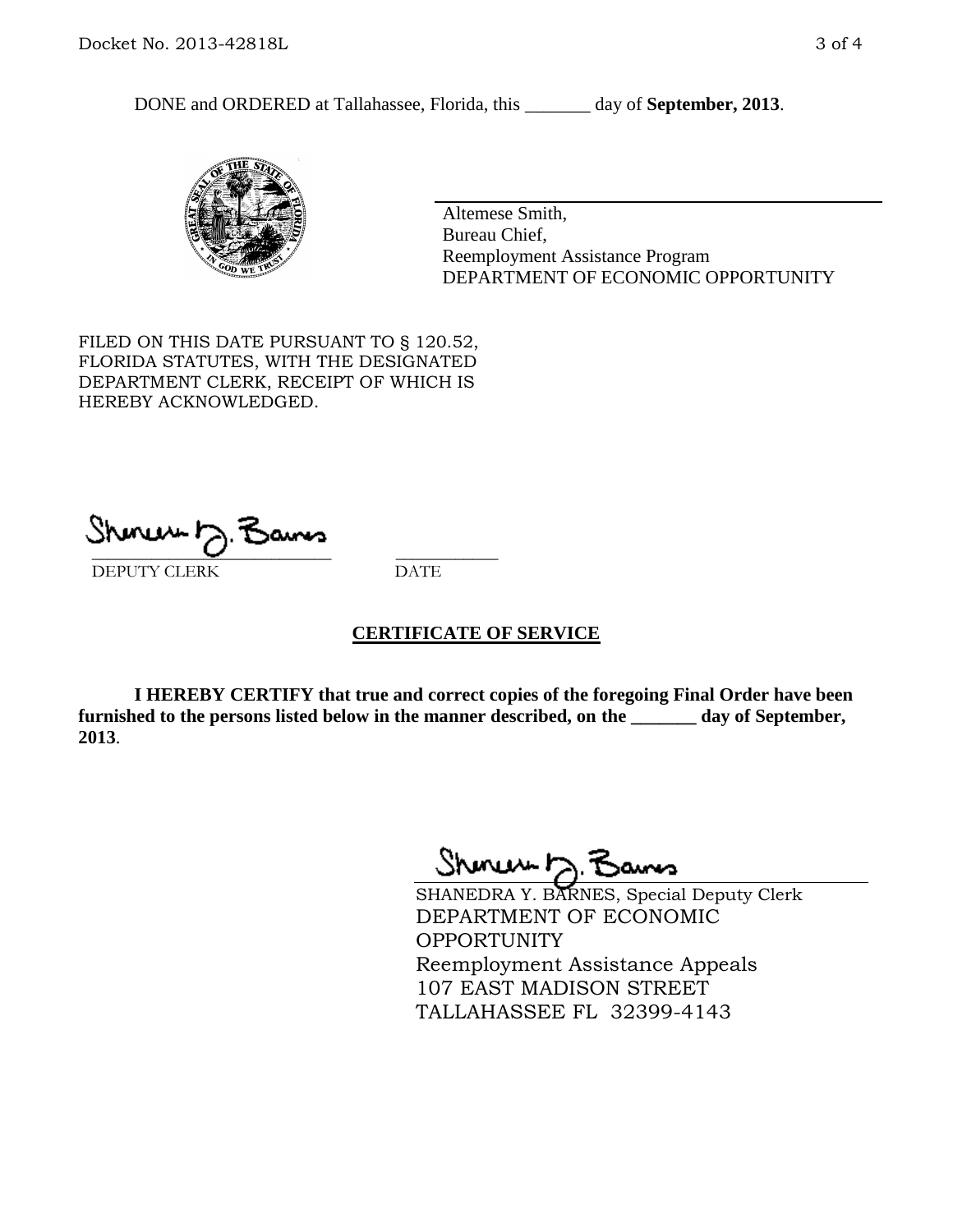By U.S. Mail:

CARDIOFLEX THERAPY INC 2600 SW 130TH TERRACE DAVIE FL 33330-1230

JENNIFER GRASSIA 4205 VINEYARD CIRCLE WESTON FL 33332-2152

CARDIOFLEX THERAPY INC ATTN TERRY ABRAMS MPT CSCS 10620 GRIFFIN ROAD SUITE 102 COOPER CITY FL 33328-3213

DEPARTMENT OF REVENUE ATTN: JODY BURKE 4230-D LAFAYETTE ST. MARIANNA, FL 32446

DEPARTMENT OF REVENUE ATTN: MYRA TAYLOR PO BOX 6417 TALLAHASSEE FL 32314-6417

State of Florida DEPARTMENT OF ECONOMIC OPPORTUNITY c/o Department of Revenue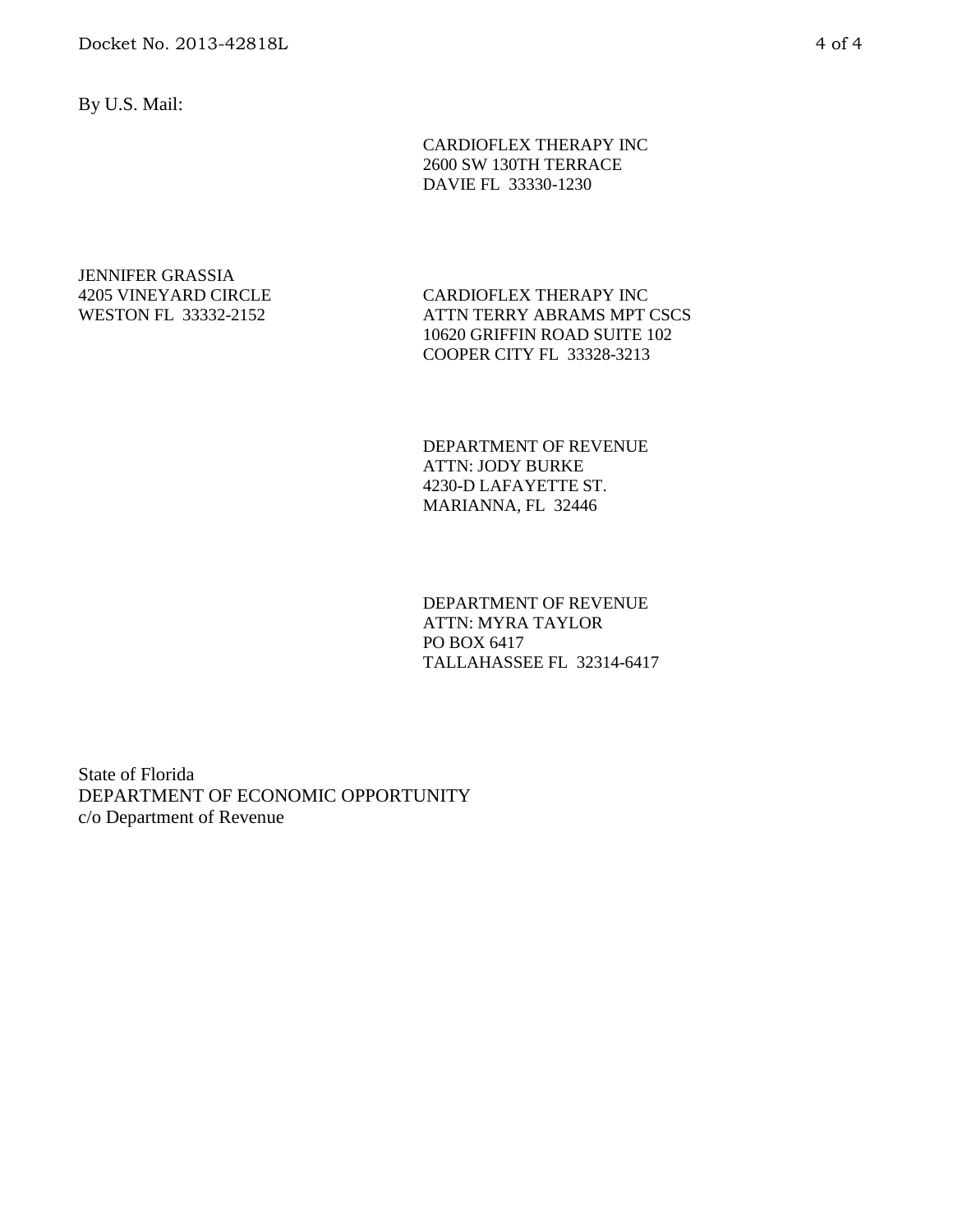## **DEPARTMENT OF ECONOMIC OPPORTUNITY Reemployment Assistance Appeals**

MSC 347 CALDWELL BUILDING 107 EAST MADISON STREET TALLAHASSEE FL 32399-4143

| <b>PETITIONER:</b><br>Employer Account No. - 2836085<br><b>CARDIOFLEX THERAPY INC</b><br>2600 SW 130TH TERRACE<br>DAVIE FL 33330-1230 |                                                              |
|---------------------------------------------------------------------------------------------------------------------------------------|--------------------------------------------------------------|
|                                                                                                                                       | <b>PROTEST OF LIABILITY</b><br><b>DOCKET NO. 2013-42818L</b> |
| <b>RESPONDENT:</b>                                                                                                                    |                                                              |
| State of Florida                                                                                                                      |                                                              |
| DEPARTMENT OF ECONOMIC                                                                                                                |                                                              |
| <b>OPPORTUNITY</b>                                                                                                                    |                                                              |
| c/o Department of Revenue                                                                                                             |                                                              |

# **RECOMMENDED ORDER OF SPECIAL DEPUTY**

TO: Altemese Smith, Bureau Chief, Reemployment Assistance Program DEPARTMENT OF ECONOMIC OPPORTUNITY

This matter comes before the undersigned Special Deputy pursuant to the Petitioner's protest of the Respondent's determination dated April 10, 2013.

After due notice to the parties, a telephone hearing was held on July 17, 2013. The Petitioner appeared, represented by its President. The Joined Party did not appear. The Respondent appeared, represented by a Tax Specialist II.

The record of the case, including the recording of the hearing and any exhibits submitted in evidence, is herewith transmitted. Proposed Findings of Fact and Conclusions of Law were not received.

### **Issue**:

Whether services performed for the Petitioner by the Joined Party constitute insured employment, and if so, the effective date of liability, pursuant to Section 443.036(19), 443.036(21); 443.1216, Florida **Statutes.** 

### **Findings of Fact:**

1. The Petitioner was created in 2005. The president of the Petitioner is the only officer and only owner of the corporation. That has been the case throughout the existence of the Petitioner. The Petitioner provides physical therapy services, and some occupational therapy. The Petitioner opened a clinic in February 2012. Services are provided to patients in the patients' homes and at the clinic.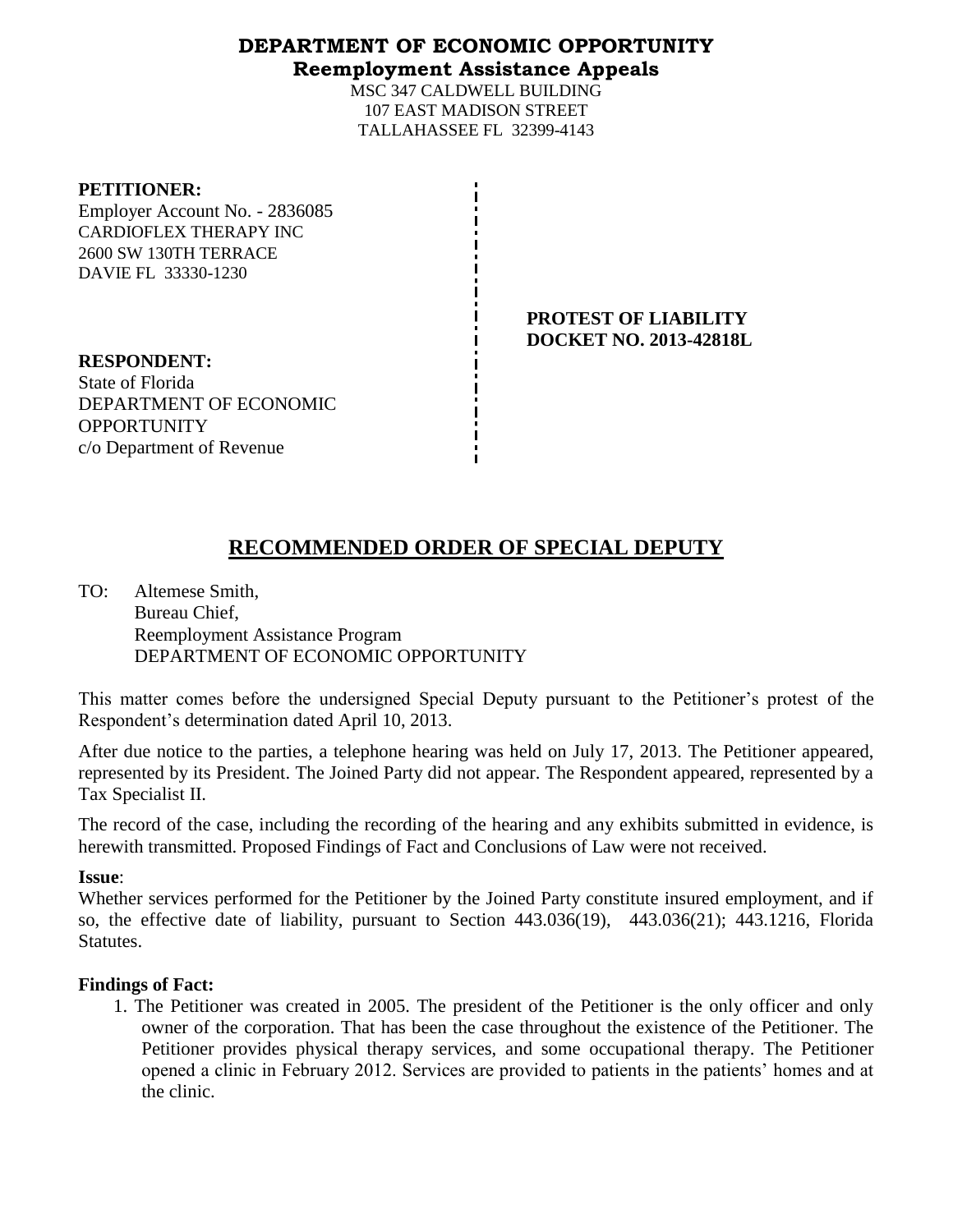- 2. The Joined Party became associated with the Petitioner on September 1, 2012. The Joined Party was hired to work as a marketing person. The president told the Joined Party that she would be an independent contractor. The Joined Party agreed. There was no written agreement between the parties.
- 3. The Joined Party worked in the clinic and in the field, visiting doctors' offices. The Joined Party worked Monday through Friday, starting at the clinic at 8 a.m., the time when the clinic opened for business. The claimant worked on four days of the week to 1 p.m., and on one day of the week the Joined Party would leave at noon. The short day differed from week to week. The Joined Party would notify the president a day or two in advance which of the days that week would be her short day.
- 4. The Petitioner supplied marketing materials about the clinic. When the Joined Party worked in the clinic, she would use the Petitioner's office equipment and supplies to make telephone calls, send emails, or send faxes. When the Joined Party worked in the field, she would use her own vehicle to travel to the chosen medical offices. The Petitioner paid the Joined Party a flat rate car allowance for each day she used her vehicle to travel to a medical office. The rate started at \$10 per day and eventually rose to \$20 per day. The rate applied without regard to mileage. The Joined Party was entitled to the allowance if she visited several offices at different locations; or if she just made one trip, for example to a medical office building where she could visit several offices in the building.
- 5. The Petitioner supplied the Joined Party with the names of doctors to visit, from a database that the president had compiled when he was performing his own marketing. The Joined Party was paid a \$50 bonus or commission if her efforts generated a referral.
- 6. In December 2012 the president announced that the Joined Party and some other workers were going to be employees, instead of independent contractors. The change occurred as of January 1, 2013. At that time, the Petitioner began income tax withholding, and began deducting Social Security and Medicare taxes. Pay rate, hours of work, and the manner of working remained the same; so the only obvious difference was in the net pay issued to the Joined Party on the biweekly pay day.
- 7. The association between the Joined Party and the Petitioner came to an end on or about February 28, 2013. The Joined Party simply stopped providing services to the Petitioner.

### **Conclusions of Law:**

8. The relationship of employer-employee requires control and direction by the employer over the actual conduct of the employee. This exercise of control over the person as well as the performance of the work to the extent of prescribing the manner in which the work shall be executed and the method and details by which the desired result is to be accomplished is the feature that distinguishes an independent contractor from a servant. Collins v. Federated Mutual Implement and Hardware Insurance Co., 247 So. 2d 461 (Fla. 4th DCA 1971); La Grande v. B. & L. Services, Inc., 432 So. 2d 1364 (Fla. 1st DCA 1983).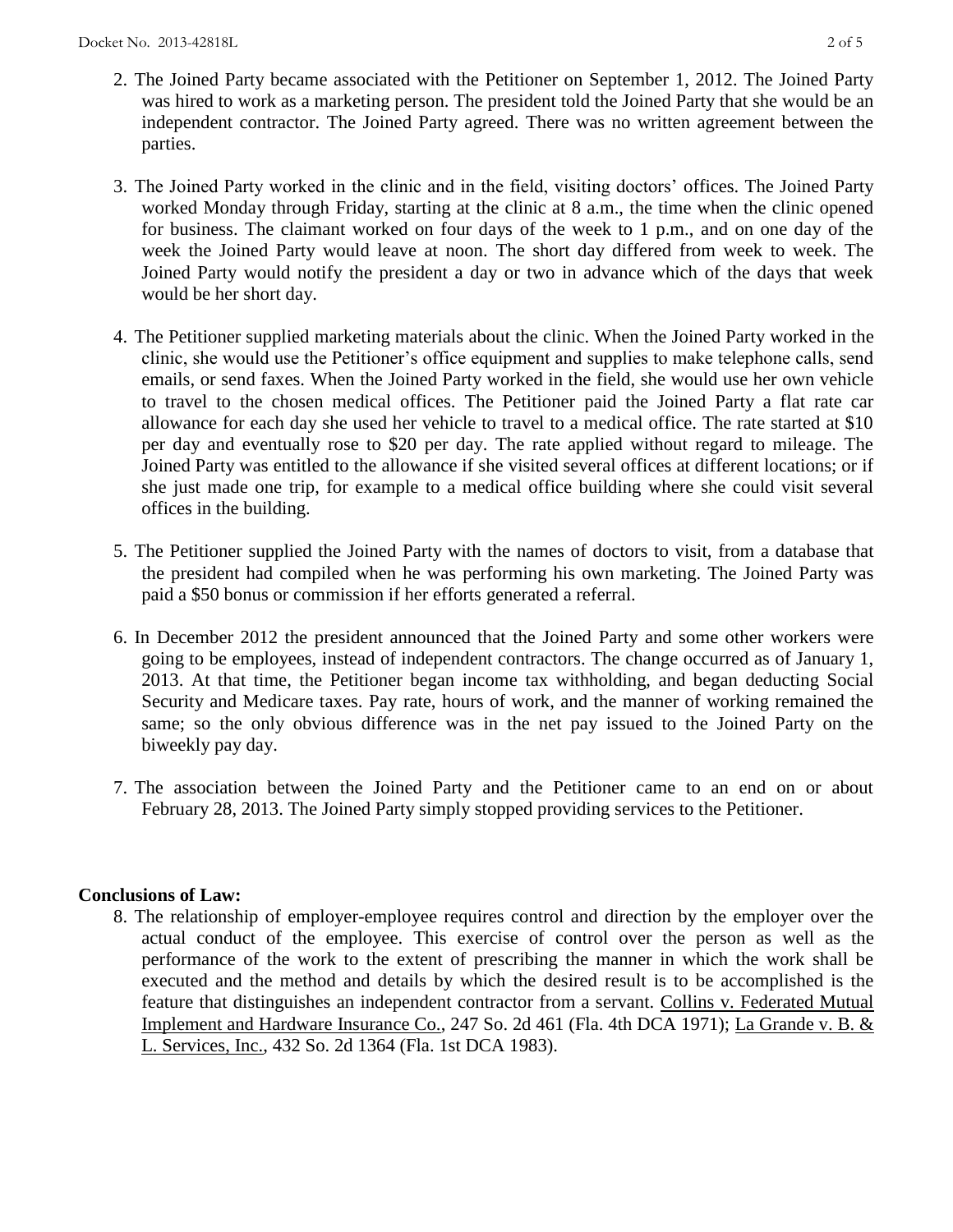- 9. In Cantor v. Cochran, 184 So. 2d 173 (Fla. 1966), the Supreme Court of Florida adopted the test in 1 Restatement of Law, Agency 2d Section 220 (1958) used to determine whether an employer-employee relationship exists. Section 220 provides:
	- (1) A servant is a person employed to perform services for another and who, in the performance of the services, is subject to the other's control or right of control.
	- (2) The following matters of fact, among others, are to be considered:
		- a) the extent of control which, by the agreement, the business may exercise over the details of the work;
		- b) whether the one employed is in a distinct occupation or business;
		- c) the kind of occupation, with reference to whether, in the locality, the work is usually done under the direction of the employer or by a specialist without supervision;
		- d) the skill required in the particular occupation;
		- e) whether the employer or worker supplies the instrumentalities, tools, and a place of work, for the person doing the work;
		- f) the length of time for which the person is employed;
		- g) the method of payment, whether by time or job;
		- h) whether or not the work is part of the regular business of the employer;
		- i) whether or not the parties believe they are creating the relation of master and servant;
		- j) whether the principal is or is not in business.
- 10. In Keith v. News and Sun-Sentinel Co., 667 So.2d 167, 171 (Fla. 1995) the Florida Supreme Court stated:

Hence, courts should initially look to the agreement between the parties, if there is one, and honor that agreement, unless other provisions of the agreement, or the parties' actual practice, demonstrate that it is not a valid indicator of status. In the event that there is no express agreement and the intent of the parties cannot otherwise be determined, courts must resort to a fact-specific analysis under the Restatement based on the actual practice of the parties. Further, where other provisions of an agreement, or the actual practice of the parties, belie the creation of the status agreed to by the parties, the actual practice and relationship of the parties should control.

- 11. The evidence shows that the Joined Party provided her services to the Petitioner during the Petitioner's business hours, often on the Petitioner's premises, using the Petitioner's tools and supplies. The Joined Party was primarily paid by the hour, though she did get some supplemental income from the car allowance and the bonus or commission. These facts tend to show that the Joined Party was an employee of the Petitioner, not an independent contractor.
- 12. The president of the Petitioner and the Joined Party expressly agreed that the Joined Party was an independent contractor, but since the Joined Party performed her work in the same way when she was called an employee, the name given to the relationship makes no difference. See, Justice v. Belford Trucking Company, Inc., 272 So.2d 131 (Fla. 1972) (express designation of worker as independent contractor insufficient to establish that status; worker was an employee). Where, as in this case, the same work is done in the same way whether the worker is designated an independent contractor or an employee, then the designation of status loses its force as evidence of what the status of the worker is.
- 13. Section 73B-10.035, Florida Administrative Code, provides:
	- (7) Burden of Proof. The burden of proof will be on the protesting party to establish by a preponderance of the evidence that the determination was in error.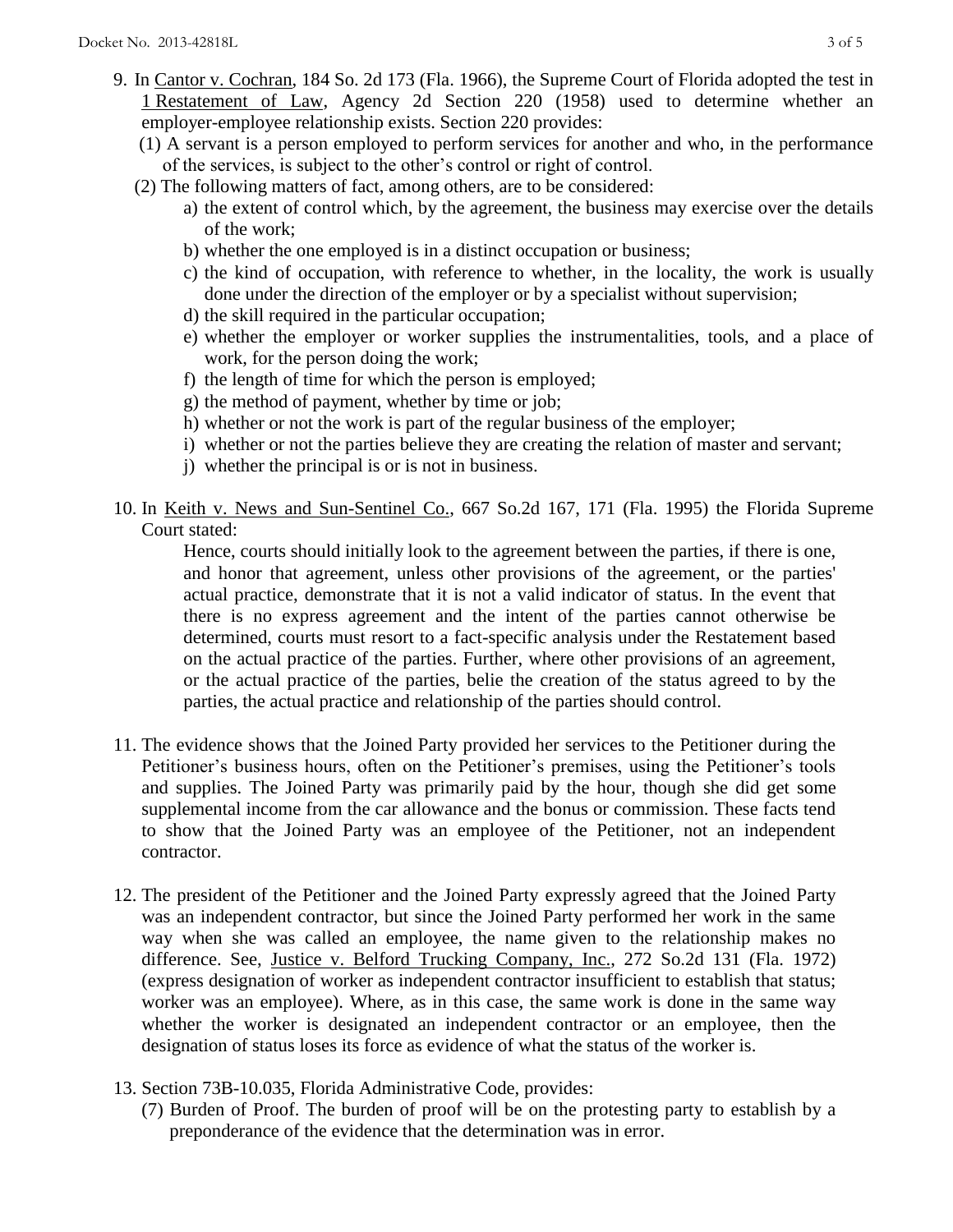14. The Petitioner has not met the burden of proof on it of establishing that the Joined Party was an independent contractor rather than an employee prior to January 1, 2013.

**Recommendation:** It is recommended that the Determination dated April 10, 2013, finding that the Joined Party was an employee for the entire period of the work for the employing unit, be AFFIRMED.

Respectfully submitted on August 13, 2013.



J JACKSON HOUSER, Special Deputy Office of Appeals

A party aggrieved by the *Recommended Order* may file written exceptions to the Director at the address shown above within fifteen days of the mailing date of the *Recommended Order*. Any opposing party may file counter exceptions within ten days of the mailing of the original exceptions. A brief in opposition to counter exceptions may be filed within ten days of the mailing of the counter exceptions. Any party initiating such correspondence must send a copy of the correspondence to each party of record and indicate that copies were sent.

Una parte que se vea perjudicada por la *Orden Recomendada* puede registrar excepciones por escrito al Director Designado en la dirección que aparece arriba dentro de quince días a partir de la fecha del envío por correo de la *Orden Recomendada*. Cualquier contraparte puede registrar contra-excepciones dentro de los diez días a partir de la fecha de envió por correo de las excepciones originales. Un sumario en oposición a contra-excepciones puede ser registrado dentro de los diez días a partir de la fecha de envío por correo de las contra-excepciones. Cualquier parte que dé inicio a tal correspondencia debe enviarle una copia de tal correspondencia a cada parte contenida en el registro y señalar que copias fueron remitidas.

Yon pati ke *Lòd Rekòmande* a afekte ka prezante de eksklizyon alekri bay Direktè Adjwen an lan adrès ki parèt anlè a lan yon peryòd kenz jou apati de dat ke *Lòd Rekòmande* a te poste a. Nenpòt pati ki fè opozisyon ka prezante objeksyon a eksklizyon yo lan yon peryòd dis jou apati de lè ke objeksyon a eksklizyon orijinal yo te poste. Yon dosye ki prezante ann opozisyon a objeksyon a eksklizyon yo, ka prezante lan yon peryòd dis jou apati de dat ke objeksyon a eksklizyon yo te poste. Nenpòt pati ki angaje yon korespondans konsa dwe voye yon kopi kourye a bay chak pati ki enplike lan dosye a e endike ke yo te voye kopi yo.

Shmun 12.Z

**SHANEDRA Y. BARNES, Special Deputy Clerk** Date Malled:<br>**August 13, 2013** 

**Date Mailed:**